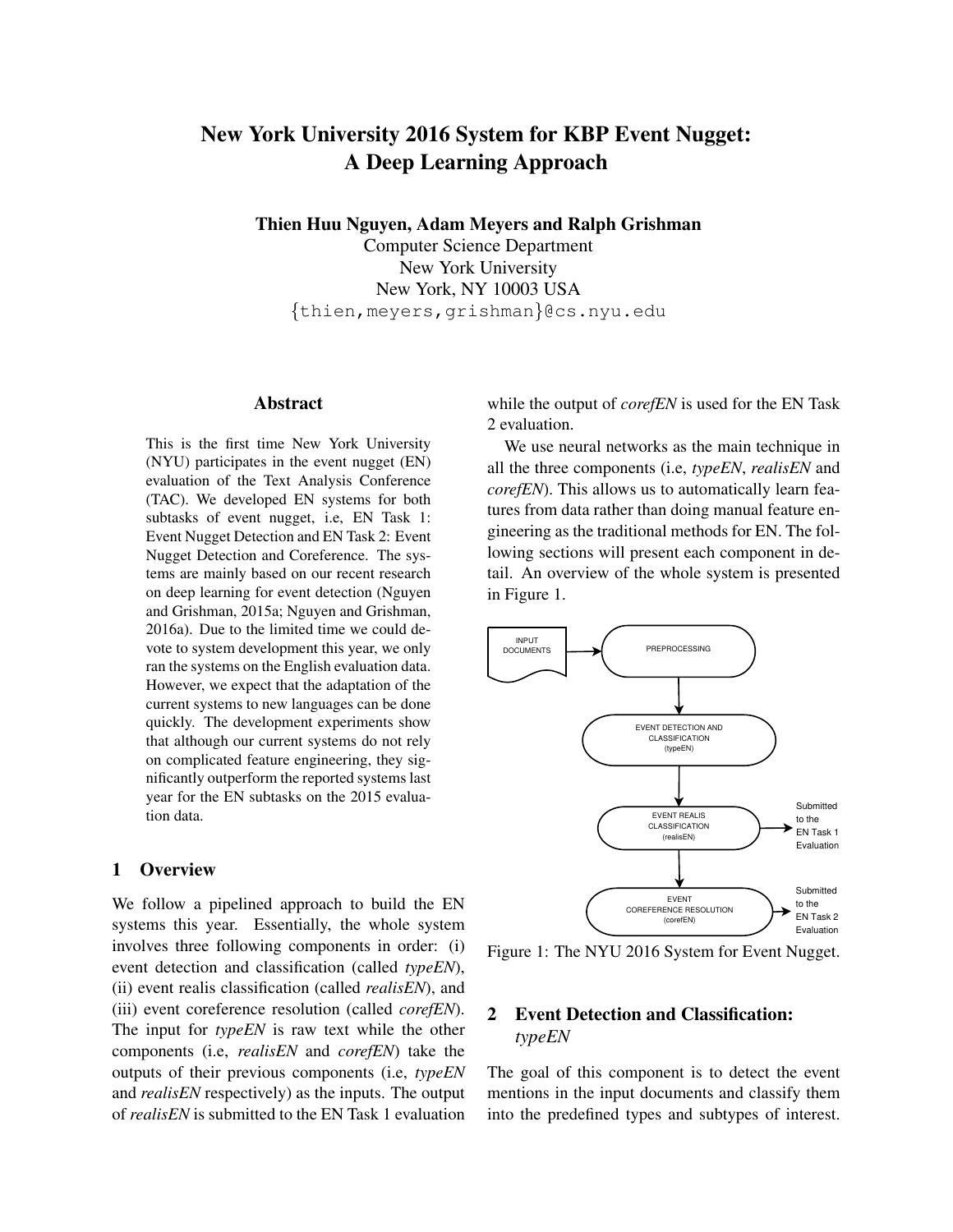In the current system, we predict the event subtypes directly and use these subtypes to map back to the types when we report the detected event mentions for submission.

In order to prepare the input documents for neural networks, our preprocessing steps include sentence detection and tokenization using the OpenNLP toolkit<sup>1</sup>, and dependency parsing for the detected sentences using the CoreNLP toolkit<sup>2</sup> from Stanford University.

In this work, we assume event mentions to be only single tokens in text and do not consider event mentions spanning multiple tokens. Although this assumption affects our performance on the multipletoken event mentions, it enables the introduction of the position information into the neural network models that is very helpful to improve our overall performance.

Given the single-token view, we cast the event detection and classification problem as a classification problem for every token in the input documents<sup>3</sup>. Note that although the selected event subtypes for evaluation this year (with 19 subtypes) is only a subset of the last year's event subtype set (with 38 subtypes), we still predict the tokens for 39 classes in the systems (38 subtypes in the last year's evaluation plus one type for "*NONE*"). However, in the submission files, we do not include the detected event mentions whose subtypes are excluded in the evaluation this year. We expect that this inclusion of more subtypes for prediction would help the systems to identify event mentions and distinguish them better.

# 2.1 Encoding

Formally, for every token in an input sentence, we want to predict its event subtype ("*NONE*" if it is not an event mention). The current token along with its context in the sentence constitute an event mention candidate or an example in multi-class classification terms. In order to prepare the example for neural networks, we limit the context to a fixed win-

<sup>2</sup>http://stanfordnlp.github.io/ CoreNLP

dow size by trimming longer sentences and padding shorter sentences with a special token when necessary. Let  $2w + 1$  be the fixed window size, and  $x = [x_{-w}, x_{-w+1}, \dots, x_0, \dots, x_{w-1}, x_w]$  be some event mention candidate where the current token is positioned in the middle of the window (token  $x_0$ ). Before entering the neural networks, each token  $x_i$ is transformed into a real-valued vector  $x_i$  using the concatenation of the following vectors:

- 1. Word Embedding of  $x_i$  (pre-trained on some large corpus): to capture the hidden semantic and syntactic properties of the token (Mikolov et al., 2013).
- **2.** Position Embedding of  $x_i$ : to embed the relative distance *i* of  $x_i$  to the current token  $x_0$ . In practice, we initialize this table randomly.
- **3.** Dependency Vector of  $x_i$ : to encode the dependency features that are shown to be helpful in the previous research (Nguyen et al., 2016b). The dimensionality of this vector is the number of the possible relations between tokens in the dependency trees. The value at each dimension is set to 1 if there exists one edge of the corresponding relation connected to  $x_i$  in the dependency tree of  $x$ , and 0 otherwise.

After the transformation for each token, the original event mention  $x$  is transformed into a matrix  $\mathbf{x} = [\mathbf{x}_{-w}, \mathbf{x}_{-w+1}, \dots, \mathbf{x}_0, \dots, \mathbf{x}_{w-1}, \mathbf{x}_w]$  of size  $m_t \times (2w+1)$  ( $m_t$  is the dimensionality of the concatenated vectors of the tokens). The matrix representation x is then fed into a neural network model to learn a representation for event subtype classification.

# 2.2 Non-consecutive Convolutional Neural **Networks**

The main neural network architecture we employ in this work is the non-consecutive convolutional neural networks (NCNN) (Nguyen et al., 2016b). The architecture of NCNN is similar to that of the traditional convolutional neural networks (denoted by CNN) as both NCNN and CNN pass the input matrix representation x through a convolution layer, followed by a max pooling layer to induce a more abstract representation (automatic feature extraction) for the current token (Nguyen and

<sup>1</sup>https://opennlp.apache.org

<sup>&</sup>lt;sup>3</sup>We do not perform classification at the sentence level in this work as the token level has been shown to be more effective for event detection with neural networks in (Nguyen and Grishman, 2016a).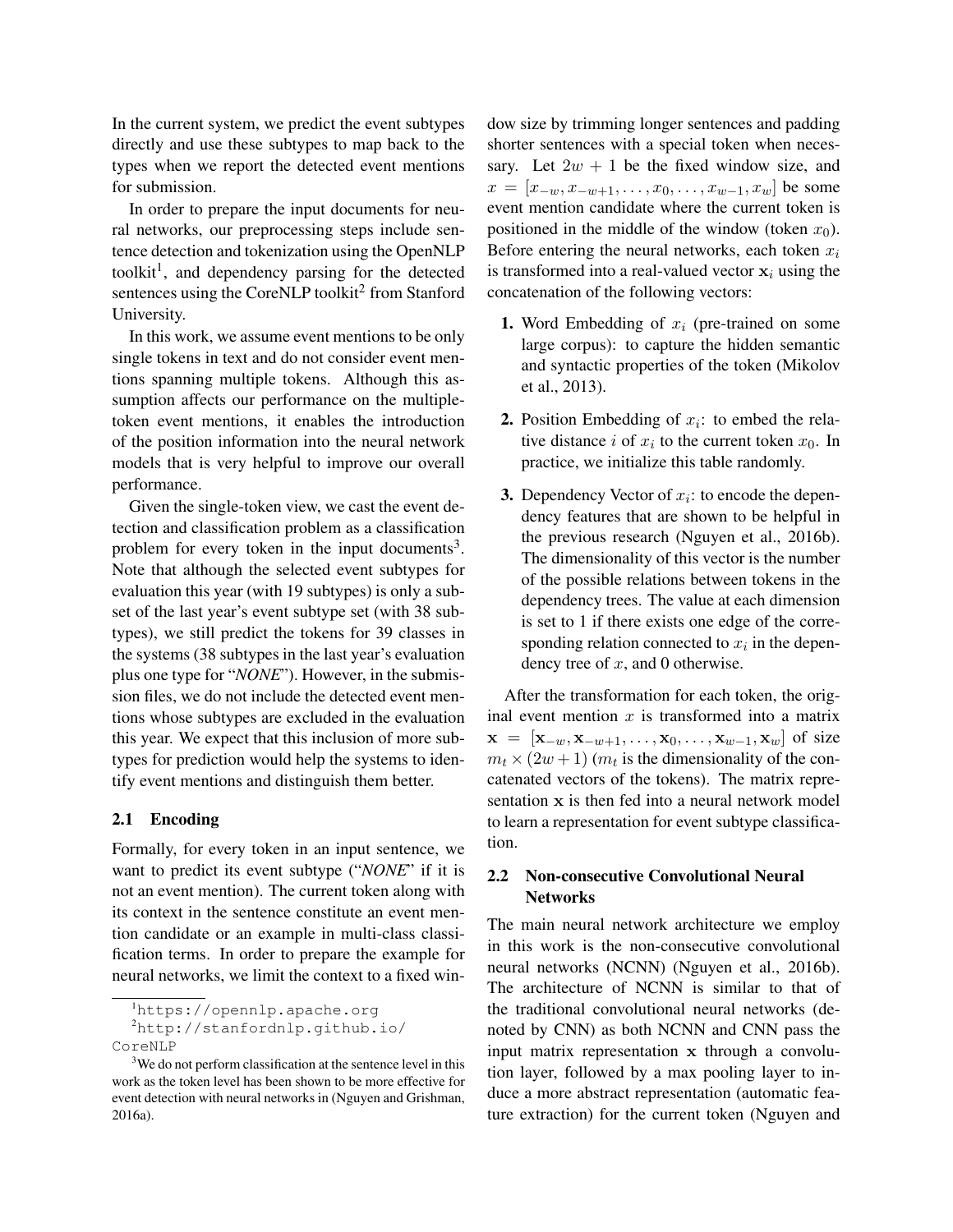Grishman, 2015a; Nguyen and Grishman, 2015b; Nguyen et al., 2016c). However, NCNN differs from the traditional CNN in that the convolution in NCNN is done over the arbitrary non-consecutive n-grams while the traditional CNN only convolutes over the consecutive  $n$ -grams in the sentences temporally. This helps NCNN to explicitly model the non-consecutive n-grams that are crucial to the prediction of event subtypes in some situations. For instance, consider the following sentence with the word "*leave*" from the ACE 2005 corpus:

*The mystery is that she took the job in the first place or didn't leave earlier.*

The correct event subtype for the word "*leave*" in this case is "*End-Position*". However, the traditional CNN models might not be able to detect "*leave*" as an event mention or incorrectly predict its subtype as "*Movement*". This is caused by their reliance on the consecutive local  $k$ -grams such as "*leave earlier*". Consequently, we need to resort to the non-consecutive pattern "*job leave*" to correctly determine the event type of "*leave*" in this case. NCNN has been shown to be significantly better than the traditional CNN for event detection in the ACE 2005 dataset (Nguyen and Grishman, 2015a; Nguyen and Grishman, 2016a). A more formal presentation of NCNN can be found in (Nguyen and Grishman, 2016a).

Let  $f_{NCNN}$  be the vector representation learnt by NCNN for  $x$ . In order to enrich  $f_{NCNN}$ , we concatenate it with the local vector  $f_{local}$ . The resulting concatenation vector  $[f_{\text{NCNN}}, f_{\text{local}}]$  is then used as input for another fully connected layer, followed by a softmax layer to compute the probability distribution over the possible event subtypes for the current token  $x_0$ . In this work, the local vector  $f_{local}$  is obtained by concatenating the word embeddings of the tokens in some fixed context window<sup>4</sup> of  $x_0$ . An overview of NCNN is demonstrated in Figure 2.

### 2.3 Recurrent Neural Networks

Besides NCNN, in this work, we also examine bidirectional recurrent neural networks for event nugget (BRNN). However, as BRNN is shown to be worse than NCNN for event detection in (Nguyen and Grishman, 2016a), we seek the application of BRNN by combining it with NCNN. We expect that BRNN and NCNN would capture different information for event nugget so their combination would help to improve the overall performance (Nguyen and Grishman, 2016d).

In particular, for BRNN, we consider the input matrix x as a sequence of vectors:  $x = (x_{-w}, x_{-w+1}, \ldots, x_0, \ldots, x_{w-1}, x_w),$  indexed from  $-w$  to w. At each step i, we compute the hidden vector  $\alpha_i$  based on the current input vector  $x_i$  and the previous hidden vector  $\alpha_{i-1}$ , using the non-linear transformation function<sup>5</sup>  $\Phi$ :  $\alpha_i = \Phi(\mathbf{x}_i, \alpha_{i-1})$ . This recurrent computation is done over x to generate the hidden vector sequence  $(\alpha_{-w}, \alpha_{-w+1}, \ldots, \alpha_0, \ldots, \alpha_{w-1}, \alpha_w)$ , denoted by  $\overrightarrow{RNN}(\mathbf{x}_{-w}, \mathbf{x}_{-w+1}, \dots, \mathbf{x}_0, \dots, \mathbf{x}_{w-1}, \mathbf{x}_w) =$  $(\alpha_{-w}, \alpha_{-w+1}, \ldots, \alpha_0, \ldots, \alpha_{w-1}, \alpha_w).$  In addition, following (Nguyen et al., 2016b), we run a second recurrent neural network in the reverse direction from  $x_w$  from  $x_{-w}$  to generate second hidden sequence:<br>  $\frac{\text{RNN}}{\text{RNN}}(x_{w}, x_{w-1}, \ldots, x_{0}, \ldots, x_{w+1}, x_{w})$  =  $\text{RNN}(\mathbf{x}_w, \mathbf{x}_{w-1}, \dots, \mathbf{x}_0, \dots, \mathbf{x}_{-w+1}, \mathbf{x}_{-w})$  $(\alpha'_w, \alpha'_{w-1}, \ldots, \alpha_0, \ldots, \alpha_{-w+1}, \alpha_{-w}).$  Afterward, the concatenation of the hidden vectors  $\alpha_0$  and  $\alpha_0'$  is used as the representation  $\mathbf{f}_{\text{BRNN}} = [\alpha_0, \alpha_0']$ of BRNN for the original entity mention  $x$ . Finally, in order to combine BRNN and NCNN, we concatenate the representation vectors  $f_{BRNN}$ ,  $f_{NCNN}$  and  $f_{local}$  to form the input for computing the subtype probability distribution as in Section 2.2. This combined model is called NCNN+BRNN for convenience.

#### 3 Realis Classification: *realisEN*

We employ the similar encoding and network architectures (i.e, NCNN and NCNN+BRNN) as *typeEN* to classify entity mentions for realis. The only difference is that we are predicting three classes for realis (i.e, ACTUAL, GENERIC and OTHER) rather than 39 event subtype classes as in *typeEN*. Note that as our system is pipelined, we only perform realis prediction for the event mentions detected in typeEN.

#### Modality Features

In this work, beside the automatic learnt features

<sup>&</sup>lt;sup>4</sup>The size of this window is set to 5 in our systems.

<sup>&</sup>lt;sup>5</sup>We use the gated recurrent units (GRU) for  $\Phi$  to avoid the vanishing gradient problem in this work.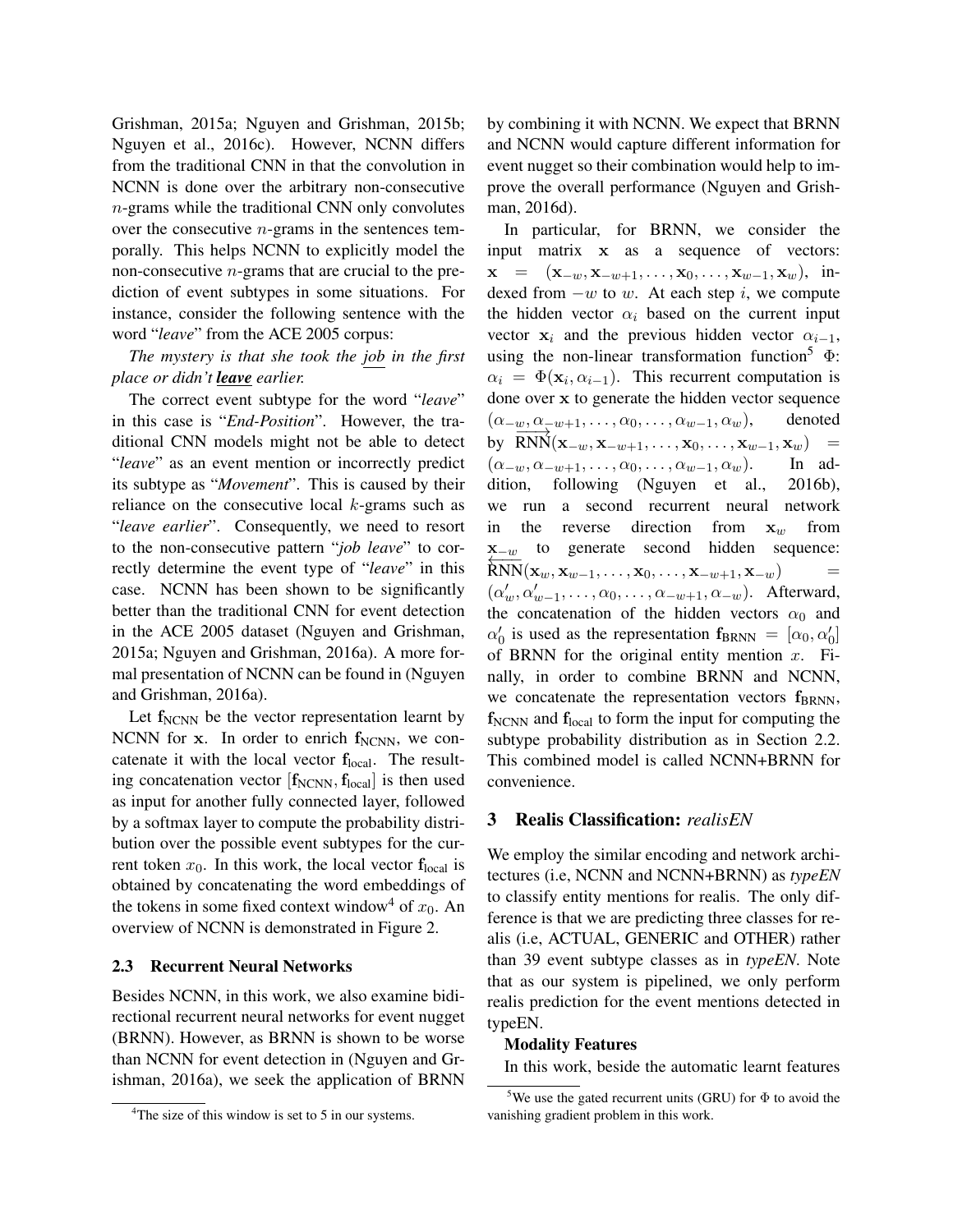

event mention with input sentence and current token for classification

Figure 2: Non-consecutive Convolutional Neural Networks for Event Detection and Classification.

from neural network models for realis classification, we also examine some in-house binary features that are specifically designed to capture the modality of the event mentions. We augment the automatic features from the neural networks with such binary features in the same way we combine the representations of BRNN and NCNN.

Specifically, we use the following types of features extracted from the output of the GLARF semantic parser (Meyers et al., 2009; Meyers et al.,  $(2011)^6$ , including:

• Features based on whether event tokens (or their arguments) are in the scope of particular scope operators, including: quantifiers (i.e, *"every", "some"* etc.), verbs licensing belief contexts (i.e, *"believe", "assume"* etc.), epistemic adverbs/adjectives (i.e, *"possible", "possibly", "maybe"* etc.), modals (i.e,

*"may", "will"* etc.), infinitival *"to"*, temporal adverbs/adjectives (i.e, *"tomorrow", "future"* etc.), negation words (i.e, *"not", "no", "none", "never", "deny", "refuse"*, etc.) and others. In the following examples, the boldfaced event word is in the scope of the underlined word, indicating that the event is not AC-TUAL.

- *A military spokesman on Saturday denied troops had crossed into Iraq.*
- *This upcoming visit to Russia will be my first trip aboard.*
- *Terrorists normally attack during the winter.*
- *Every terrorist gets arrested eventually.*
- Morphological features of particular words, projected on words within their scope. For example, present tense verbs with non-definite noun arguments are the most likely to be

<sup>6</sup>http://nlp.cs.nyu.edu/meyers/GLARF. html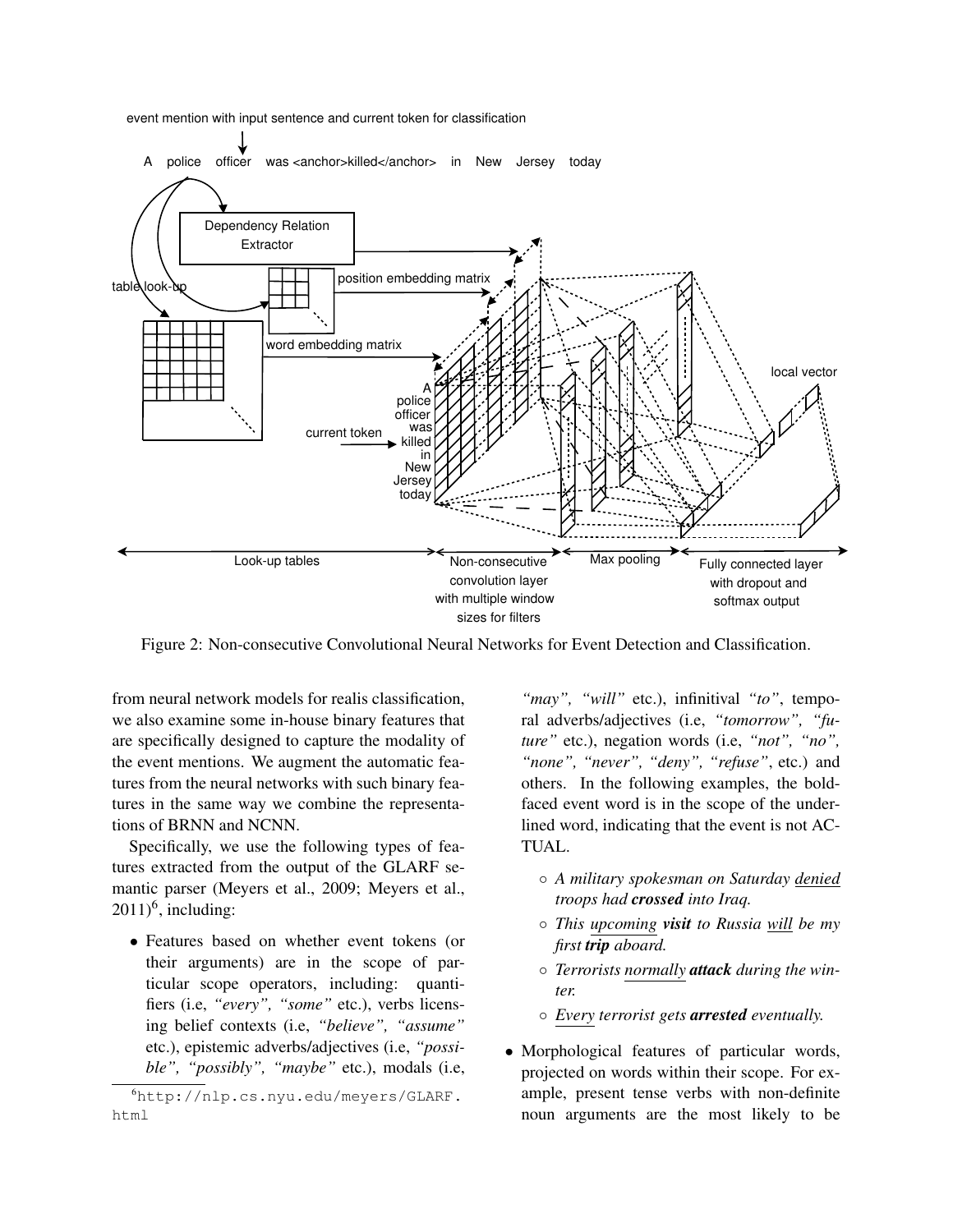generic, e.g., *Terrorists attack in March*.

- Features about attribution, indicating if an event is attributed to someone other than the author (e.g., *John said that they attacked*) or furthermore, expressing something about the realis features of the attribution event, e.g., *Mary may have said that they attacked*.
- Features based on manual rules that predict a more fine-grained set of realis-like distinctions (similar to the features used in ACE (LDC, 2005)). The last type of features are largely dependent on all of the former sets among other features. These are rules tying particular morphological tenses to particular features, e.g., past tense largely predicts ACTUAL (*They attacked in March*), and present tense in combination with indefinite noun arguments largely predicts GENERIC (*Terrorists attack in March*).

#### 4 Event Coreference Resolution: *corefEN*

Regarding the event coreference resolution component *corefEN*, we cast it as a binary classification task for every event mention pair in a document (i.e, whether two event mentions in a document corefer or not). The coreference decisions for all the event mention pairs are then used to form an undirected graph whose connected components are reported as coreference chains for the document. Again, we only consider the pairs of event mentions that are detected in the previous components.

Our coreference resolution component is based on the assumption that two event mentions corefer if their subtypes and realises match, and their context information is similar. In this work, the matches of subtypes and realis are encoded via a one-hot feature vector while the context similarity is captured via the vector representations learnt from neural networks for event mentions. In particular, let u and v be the two event mentions of interest, and fbinary be the one-hot feature vector for the matches of subtypes and realis of u and v. Note that we also include the number of sentences between the two event mentions in the document as one piece of information in  $f_{\text{binary}}$ . Also, let  $f_{\text{NN}}^u$  and  $f_{\text{NN}}^v$  be the two vector representations learnt by some neu-

ral network (i.e, NCNN or NCNN+BRNN)<sup>7</sup>, and  $\mathbf{f}_{\text{local}}^u$  and  $\mathbf{f}_{\text{local}}^v$  be the local vector for **u** and **v** respectively. Given such vectors, their concatenation, i.e,  $[\mathbf{f}_{NN}^u, \mathbf{f}_{NN}^v, \mathbf{f}_{local}^u, \mathbf{f}_{local}^v, \mathbf{f}_{binary}^t]$ , is then used as features to make the coreference decision for u and v in *corefEN*.

#### 5 Parameters, Resources and Training

We use the same parameters for the neural network models in *typeEN*, *realisEN* and *corefEN*. Specifically, we employ: window sizes in the set  $\{2, 3, 4, 5\}$ for the convolution operations (Nguyen and Grishman, 2015a; Nguyen and Grishman, 2016a), 300 filters for each convolution window size, and 300 hidden units for BRNN.

Regarding the embeddings, we use 50 and 300 dimensions for the position embeddings and word embeddings respectively. We pre-train the word embeddings from the English Gigaword corpus utilizing the *word2vec* toolkit<sup>8</sup>. Following the previous work, we employ the context window of 5, the subsampling of the frequent words set to 1e-05 and 10 negative samples (Nguyen et al., 2016b; Nguyen et al., 2016e). Note that we modify the CBOW model in *word2vec* so it predicts the current words using the concatenation of the word embeddings of the surrounding words. We apply this modified CBOW model for training the word embeddings as in (Nguyen et al., 2016b; Nguyen et al., 2016e).

Finally, we train the neural network models using stochastic gradient descent with shuffled minibatches (batch size  $= 50$ ), dropout for regularization  $(\text{rate} = 0.5)$ , back-propagation for gradients, and the AdaDelta update rule. We rescale the weights whose  $l_2$ -norms exceed a predefined threshold (set to 3 in this work)<sup>9</sup>. Most of the parameters and settings in this section are inherited from our previous studies (Nguyen and Grishman, 2015a; Nguyen and Grishman, 2015b). The other parameters are tuned via the development data.

<sup>7</sup>Note that the encoding of the event mentions in *corefEN* is similar to that of *typeEN* and *realisEN*.

<sup>8</sup>https://code.google.com/p/word2vec/

<sup>9</sup>There is one exception in the *corefEN* component where we do not apply dropout and the  $l_2$  norm in the training.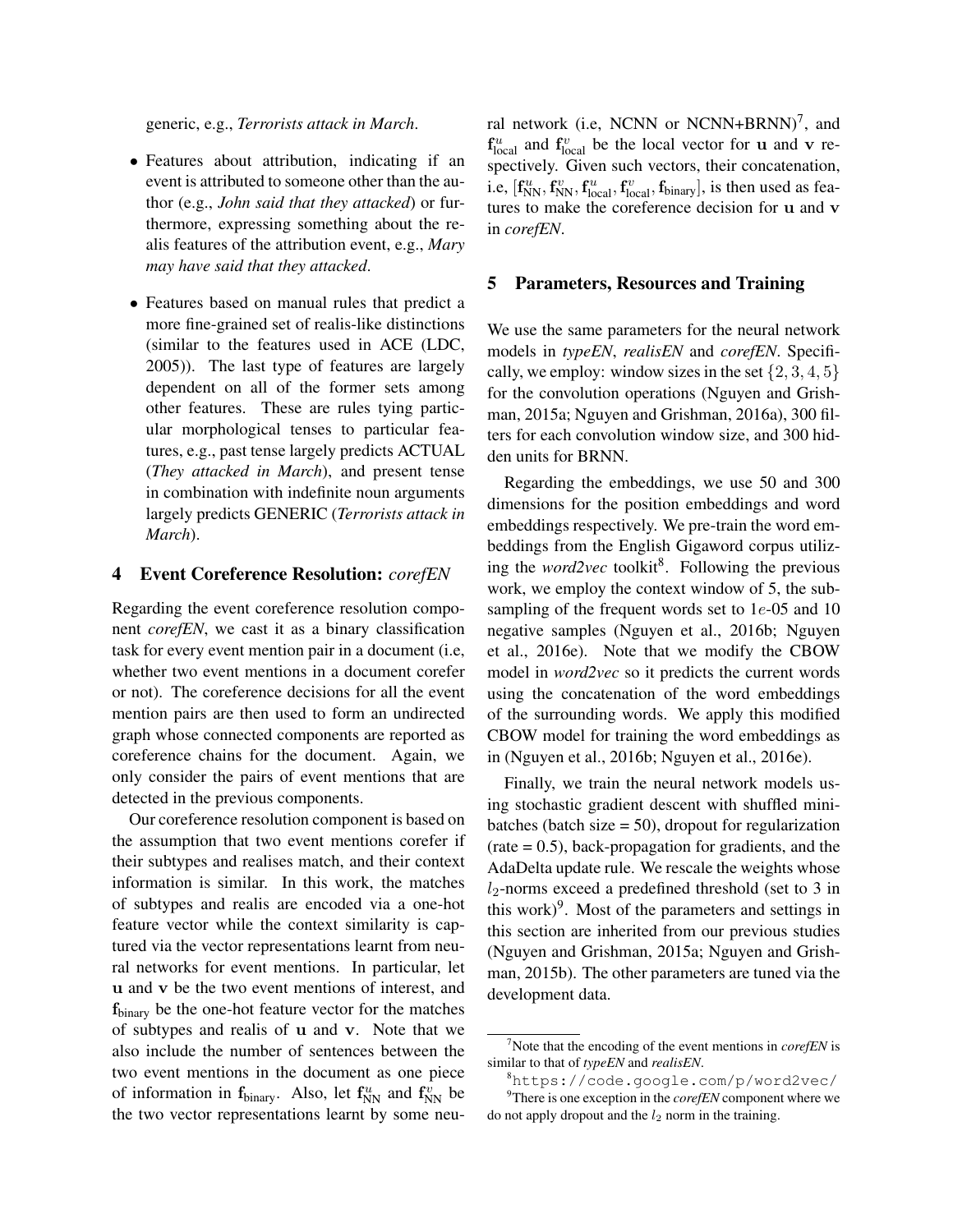# 6 Evaluation

NYU submitted three runs to the EN evaluation this year (called NYU1, NYU2 and NYU3). The runs are different in the type of the neural networks and features employed in the components *typeEN*, *realisEN* and *corefEN*. The configurations of the runs are presented in Table 1.

| Runs             | Components  |                     |             |  |  |
|------------------|-------------|---------------------|-------------|--|--|
|                  | typeEN      | realisEN            | corefEN     |  |  |
| NYU1             | <b>NCNN</b> | <b>NCNN</b>         | <b>NCNN</b> |  |  |
| NYU <sub>2</sub> | <b>NCNN</b> | <b>NCNN</b>         | <b>NCNN</b> |  |  |
|                  |             | + Modality Features |             |  |  |
| NYU3             | NCNN+BRNN   | NCNN+BRNN           | NCNN+BRNN   |  |  |

Table 1: Models and features for different runs of NYU.

### 6.1 Evaluating the Proposed Systems

In order to train the proposed systems for official submission, we use the union of the three following corpora:

- The training data for the EN 2015 evaluation (called A)
- The DEFT Rich ERE English Training Annotation Dataset (called B)
- Haft of the evaluation data for EN 2015 evaluation (i.e, 102 out of 202 evaluation documents for  $2015$ ) (called C)

We utilize the remaining documents in the 2015 evaluation data for system development (i.e, 100 remaining documents). The performance of the three systems on the development data and the official evaluation data for English this year is presented in Table 2 and Table 3 respectively. These tables includes the scores for event detection (*Plain*), event classification (*Type*), realis classification (*Realis*), realis and type classification (*Type & Realis*), and coreference resolution (*coref*). All the scores are computed using the official scorer this year. Note that the scores in Table 2 are based on the 38 event subtypes in the 2015 evaluation while the scores in Table 3 correspond to the 19 evaluated event subtypes this year.

As we can see from the tables, the reduction from the 38 subtypes last year to the subset of 19 subtypes this year causes the significant performance drops

| System | Plain | Type  | Realis | Type     | Coref |
|--------|-------|-------|--------|----------|-------|
|        |       |       |        | & Realis | score |
| NYU1   | 71.07 | 62.72 | 56.12  | 49.70    | 43.14 |
| NYU2   | 71.16 | 62.65 | 57.41  | 50.43    | 43.40 |
| NYU3   | 70.03 | 62.38 | 55.62  | 49.86    | 43.94 |

Table 2: Performance of NYU1, NYU2 and NYU3 on the development data.

| System           | Plain | Type  | Realis | Type     | Coref |
|------------------|-------|-------|--------|----------|-------|
|                  |       |       |        | & Realis | score |
| NYU1             | 53.84 | 44.37 | 42.68  | 35.24    | 27.07 |
| NYU <sub>2</sub> | 52.39 | 44.12 | 41.73  | 35.22    | 26.28 |
| NYU3             | 54.07 | 44.38 | 41.19  | 33.60    | 26.94 |

Table 3: Performance of NYU1, NYU2 and NYU3 on the 2016 official evaluation data for English.

over all the subtasks and systems. This demonstrates that the selected subtypes for this year are actually more challenging than the other subtypes last year and we should spend more research effort targeting these challenging subtypes. Regarding the comparison of NYU1, NYU2 and NYU3, it is very difficult to draw a concrete conclusion as their performance in the two tables shows some mixed assessments over different subtasks and settings (i.e, using 38 subtypes or 19 subtypes). For instance, NYU2 is better than NYU1 and NYU3 on the two tasks of realis (i.e, *Realis* and *Type & Realis*) in Table 2 for the development data, suggesting the benefits of the binary modality features for event realis classification. However, this is not true in Table 3 for the evaluation data this year as NYU2 turns out to be a little worse than NYU1 in this case. The only general trend we can observe is the small performance gap between the systems (i.e, NYU1, NYU2 and NYU3) in the same settings. This suggests that BRNN and the modality features do not introduce much new information for NCNN and we can just use NCNN for different subtasks of event nugget. Consequently, we will only focus on NYU1 in the following evaluation.

### 6.2 Comparing to the 2015 Systems

In order to compare our neural network systems with the systems participating in the event nugget evaluation last year, we train NYU1 on the the union of the corpora A and B and evaluate it on the 2015 official evaluation data. Table 4 presents the performance of